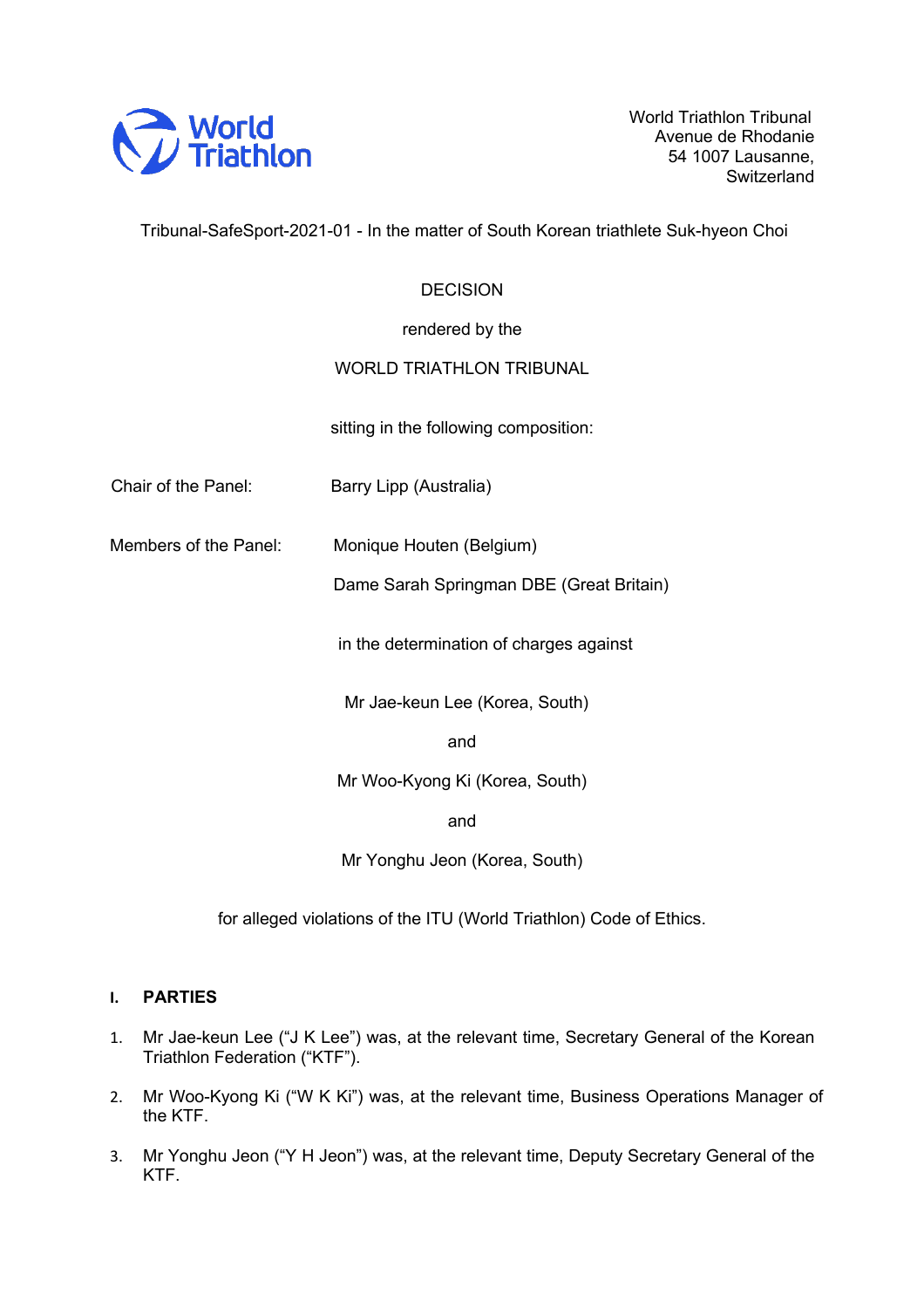# **II. BACKGROUND FACTS**

- 4. The elements set out below are a summary of the main relevant facts, as established by the Panel on the basis of the evidence obtained during the course of investigations, the written submissions, the exhibits filed and the witness statements produced by the Parties in the course of the proceedings. While the Panel has considered all the facts, allegations, legal arguments and pieces of evidence submitted by the Parties in these proceedings, it refers in the present decision only to those it considers necessary to explain its reasoning.
- 5. On 26 June 2020, Ms Suk-hyeon Choi, a member and athlete of the KTF died by suicide at the age of twenty two.
- 6. Ms Choi had won a bronze medal in the junior event at the 2015 Asian triathlon championships and had finished fourth in the elite event at the 2016 Korean national championships.
- 7. On or about 12 February 2020, the J K Lee and W K Ki were made aware that Ms Choi's father had filed a report with both the Gyeongju City Hall and the Gyeongju police against Ms Choi's former coach, Coach Kyu Bong Kim ("Coach Kim"), alleging that his daughter had been the subject of harassment and abuse when she was a member of the Gyeongju City Hall Triathlon Team.
- 8. The reports documented years of physical assaults, and verbal and psychological abuse suffered by Ms Choi at the hands of Coach Kim, two senior teammates and the team's physical therapist.
- 9. In July 2020, following investigations by the Korean Sports and Olympic Committee ("KSOC") Clean Sports Center, the KTF banned Coach Kim and team captain Jang Yunjung for life, and suspended teammate Kim Do-hwan for ten years.
- 10. In late January 2021:
	- a. Coach Kim was sentenced to seven years in prison for physical abuse of Ms Choi;
	- b. team captain Jang Yun-jung was sentenced to four years in prison and teammate Kim Do-hwan was given a suspended prison sentence of eighteen months for physical and verbal abuse of Ms Choi; and
	- c. team physical therapist Ahn Joo-hyeon was sentenced to eight years in prison and fined 10 million won for sexually and physically assaulting Ms Choi.
- 11. On 12 February 2020, Y H Jeon expressed his opinion to J K Lee and W K Ki that the KTF should undertake an investigation into the matter.
- 12. In J K Lee's statement dated 1 October 2021 (filed as a witness statement by Mr Justin Park, in the defence of this Panel's charges against him in relation to the same matter) he states that on 12 February 2020 he reported the matter to the Sports Human Rights Center of the Korean Sports & Olympic Committee ("KSOC"), and was told by advisor Ho-sung Moon that Gyeongju Sports Council, the organization that Ms Choi had been affiliated with, had authority to investigate the matter.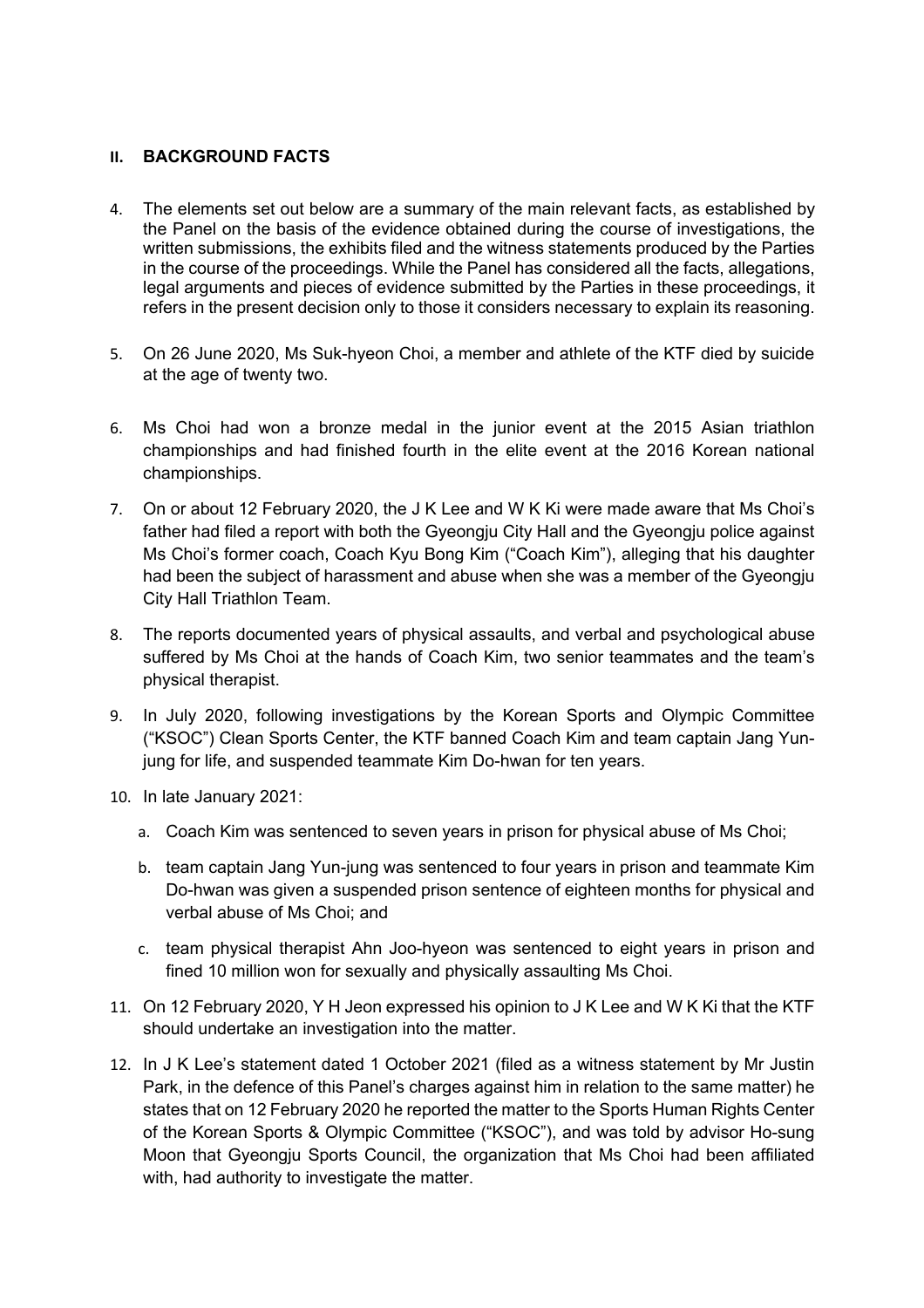- 13. Also on 12 February 2020, W K Ki called Coach Kim who denied the allegations against him. No attempt was made to contact Ms Choi at this time to confirm the allegations, inquire as to her wellbeing or provide support.
- 14. On 14 February 2020, J K Lee told KTF President Mr Justin Park of the reports of harassment and abuse of Ms Choi by Coach Kim filed with Gyeongju police and the Gyeongju City Hall against Coach Kim.
- 15. In the circumstances that Ms Choi's allegations had been reported to Gyeongju Police and a criminal investigation of Coach Kim's conduct would ensue, by informing Coach Kim of Ms Choi's allegations, W K Ki may have violated Korea's Protective Law of the Informer.
- 16. On 23 March 2020, J K Lee and W K Ki met with former KTF Vice President Mr Moon Kyu Yoo. In its subsequent investigation findings in this matter<sup>1</sup> ("Sports Ministry Findings"), the Korean Ministry of Culture, Sports & Tourism found that at this meeting Mr Yoo told J K Lee and W K Ki that he had learned of the alleged harassment and abuse directly from Ms Choi's father, and that he recommended that the KTF should immediately commence its own investigations.
- 17. J K Lee and W K Ki confirmed that the meeting with Mr Yoo had taken place on 23 March 2020 but claimed that they could not recall discussing Ms Choi's case. Considering the detailed evidence given by Mr Yoo, the Korean Ministry of Culture, Sports & Tourism found his account to be more credible.
- 18. On 8 April 2020, Ms Choi filed a complaint containing detailed allegations of harassment and abuse with the KSOC's Clean Sports Center ("KSOC CSC").
- 19. On 9 April 2020 the KSOC CSC provided a copy of the complaint to the KTF, and on the same day J K Lee, W K Ki and Y H Jeon met with officials of the KSOC CSC to discuss how the complaint should be handled.
- 20. According to the Sports Ministry Findings, the KSOC CSC and the KTF divided the roles among them in accordance with Article 13 of the KSOC Clean Sports Center Operational Regulations, with a KSOC CSC investigator to direct the investigation and Y H Jeon of the KTF responsible for obtaining all evidence, including taking statements from Ms Choi and Coach Kim.
- 21. According to the Sports Ministry Findings, Y H Jeon did not attempt to contact Ms Choi until 26 April 2020, when he attempted to contact her by phone and sent an email requesting a copy of her statement filed with Gyeongju police.
- 22. On 26 April 2020, Ms Choi provided to the KSOC CSC evidentiary materials that she had submitted to the Gyeongju police, and the alleged offenders submitted statements via their lawyer.
- 23. On 18 May 2020, Ms Choi provided to the KSOC CSC a copy of the report she had filed with Gyeongju police.
- 24. On 19 May 2020, Y H Jeon received a supporting affidavit from Ms Jeong, a teammate of Ms Choi, but failed to pass it to the KSOC CSC until 2 June 2020.

 $1$  A Notification of Request to Censure by the Ministry of Culture, Sports & Tourism of the Korean Government, August 2020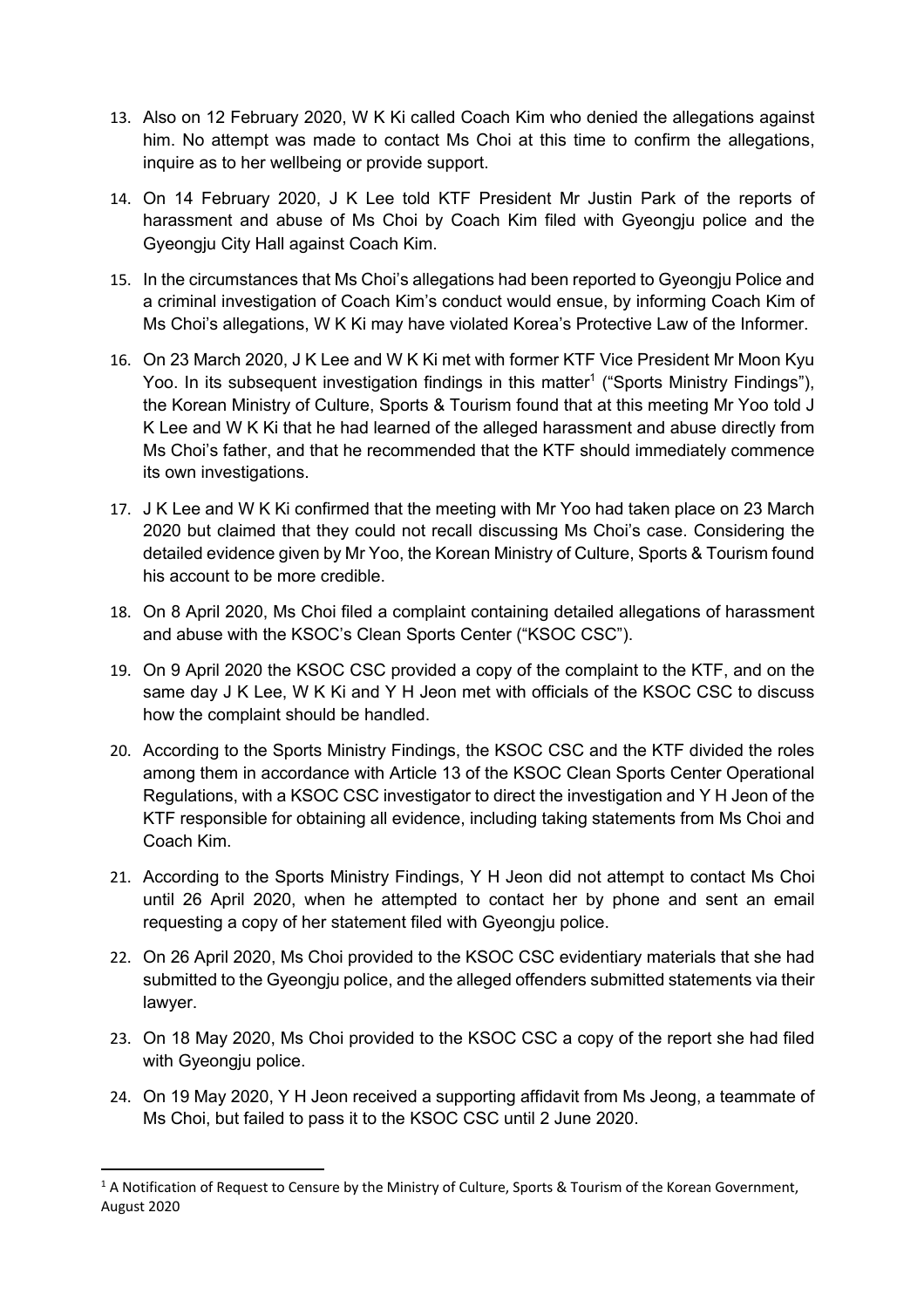- 25. On 29 May 2020, other supporting affidavits filed with Gyeongju police by Ms Choi's former teammates were received by the KSOC CSC<sup>2</sup>.
- 26. On 1 June 2020, Gyeongju police completed its investigation, and the case was sent to its prosecution office. Allegedly police told Ms Choi that the offenders would likely receive a fine only because she had not provided sufficient evidence<sup>3</sup>.
- 27. With the lack of progress of the KSOC CSC / KTF investigation, on 22 June 2020 Ms Choi's lawyer filed a disciplinary petition on her behalf with the KTF, containing detailed allegations, and demanding that the KTF take disciplinary action against the alleged offenders pursuant to Article 17 of the KTF Protection of Athletes Committee Regulations.
- 28. On 22 June 2020, J K Lee, W K Ki and Y H Jeon debated whether the KTF should now undertake independent investigation and disciplinary action.
- 29. According to the Sports Ministry Findings, on 23 June 2020 the Chairman of the KTF Sports Fairness Committee, Mr Young Ju Ahn told J K Lee, W K Ki and Y H Jeon that the matter could be dealt with by the KTF under the KTF Sports Fairness Committee Regulations<sup>4</sup>.
- 30. However, on 23 June 2020, J K Lee and W K Ki accepted Y H Jeon's recommendation that the KTF not take independent action but rather refer Ms Choi's petition of 22 June 2020 to the KSOC CSC.
- 31. As stated above, on 26 June 2020 Ms Choi died by suicide.
- 32. In the week following the death of Ms Choi, the Ministry of Sports, Culture and Tourism commenced an investigation into the matter, resulting in the Sports Ministry Findings and its request to the KTF to censure J K Lee, W K Ki and Y H Jeon.
- 33. According to the Sports Ministry Findings, when asked to provide details of the progress of their investigations to the KSOC CSC following the death of Ms Choi, J K Lee, W K Ki and Y H Jeon reported that they had contacted Ms Choi and two teammates, who were also victims, by phone during the period between 8 April 2020 and 22 April 2020 to ask for evidence when in fact they had not.
- 34. Prior to their interviews by the Sports Ministry investigation, on 10 July 2020 W K Ki, on the instruction of J K Lee, distributed notes to all KTF so that all answers given to the investigation by all staff, including on the conduct of the joint KSOC CSC / KTF investigation, would be uniform.
- 35. Following receipt by the KTF of the Sports Ministry Findings and its request to censure J K Lee, W K Ki and Y H Jeon, on 22 October 2020 the Governing Committee of the KTF decided to dismiss J K Lee and W K Ki from office, giving the following reasons:

*J K Lee*

*In regard to the death of athlete, CHOI, the secretary general should have taken all the measures necessary to protect her from abuse by giving due attention to the complaints* 

<sup>&</sup>lt;sup>2</sup> Kim & Chang Solicitors, Response to Notice of Charges, filed on behalf of Mr Justin Park, 22 August 2020

<sup>&</sup>lt;sup>3</sup> Korean Triathlon Federation, Report on death of Choi, Sook-hyun amid allegations of violence and abuse from her former team members, 10 July 2020

<sup>4</sup> A Notification of Request to Censure by the Ministry of Culture, Sports & Tourism of the Korean Government, August 2020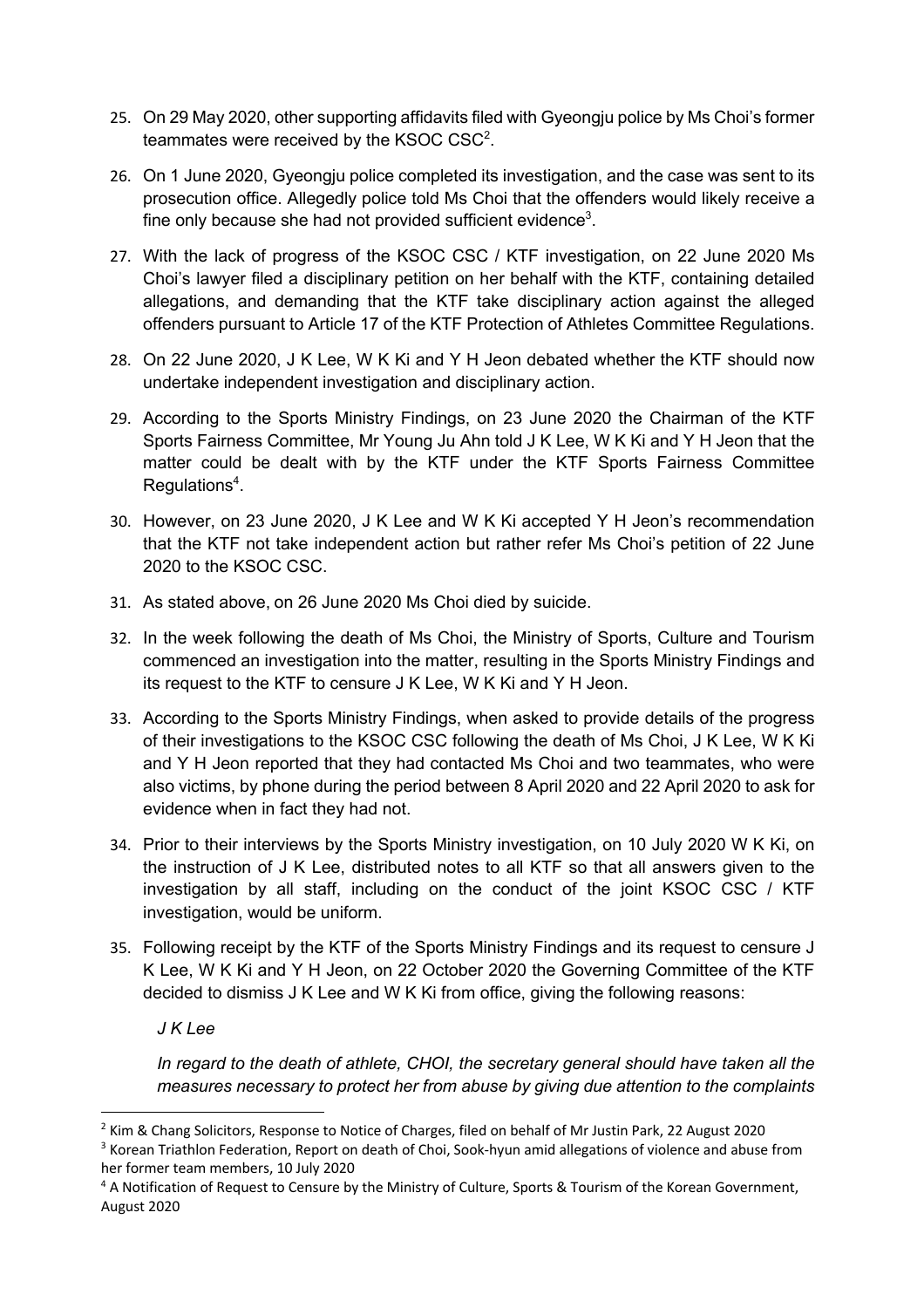*made by the victim, following the relevant Rules of Protecting Athletes of The Committee for Athletes Protection and by taking actions of immediate investigation and supervising the procedures of settlement. In fact, he has neglected his duties in this regard.*

*W K Kee [also known as W K Ki]*

*In regard to the death of athlete, CHOI, the manager of Secretariat has made crucial mistakes by informing the assaulter of the news of reporting the police of the harassment by the victim without taking any steps of protecting the victim. With the knowledge of the abuse case, he should have taken due investigation and necessary disciplinary action against the offender according to the relevant regulations for safety of athletes. But he has failed in this regard.*

36. On 19 November 2020 the Governing Committee of the KTF decided to suspend Y H Jeon from office for the period of three months, giving the following reasons:

*In regard to the death of athlete, CHOI, the deputy secretary general has neglected his duties which he should have carried out in the matter of initiating the timely investigation of the abuse case with the help from Clean Sports Centre and his own positive support. He has failed in this regard.*

# **III. PROCEEDINGS BEFORE THE WORLD TRIATHLON TRIBUNAL**

- 37. Following investigation into the death of Ms Choi by World Triathlon's Lead Welfare Officer, the matter was referred to the World Triathlon Tribunal ("Tribunal") in accordance with Article 8 of the World Triathlon Safeguarding Policy Against Harassment and Abuse In Triathlon ("Safeguarding Policy"), to be dealt with pursuant to the World Triathlon Ethics Panel Rules ("Ethics Panel Rules").
- 38. On or about 15 September 2020, in accordance with Article 13 of the Ethics Panel Rules, the Chair of the Tribunal convened an Ethics Panel to adjudicate on potential violations of the Safeguarding Policy and the World Triathlon Code of Ethics ("Code of Ethics").
- 39. The Ethics Panel obtained further evidence by issuing procedural orders to Parties.
- 40. On 9 July 2021, in accordance with Article 13 of the Ethics Panel Rules, the Ethics Panel issued a Notification of Charge in the same terms to each of J K Lee, W K Ki and Y H Jeon, alleging that they have committed the following violations ("the Charges"):
	- a. Failure to ensure that the personal rights of individuals are protected, respected, and safeguarded: Article C.1.g Code of Ethics
	- b. Failure to act in accordance with the fiduciary duties of an office bearer, complying with the spirit and letter of the law, and recognising both the legal and moral duties of the role: Article C.1.e Code of Ethics
- 41. The Notifications of Charge informed the parties that any written submissions they wish to make in response to the charges must be received by the Ethics Panel within fourteen days of receipt of the Notification.
- 42. Only Y H Jeon made a written submission, by email dated 22 July 2021.
- 43. A witness statement of J K Lee dated 1 October 2021 was filed by Mr Justin Park, former president of the KTF, in relation to charges issued to him by this Ethics Panel in relation to the death of Ms Choi. Whilst not filed by J K Lee as a submission in response to the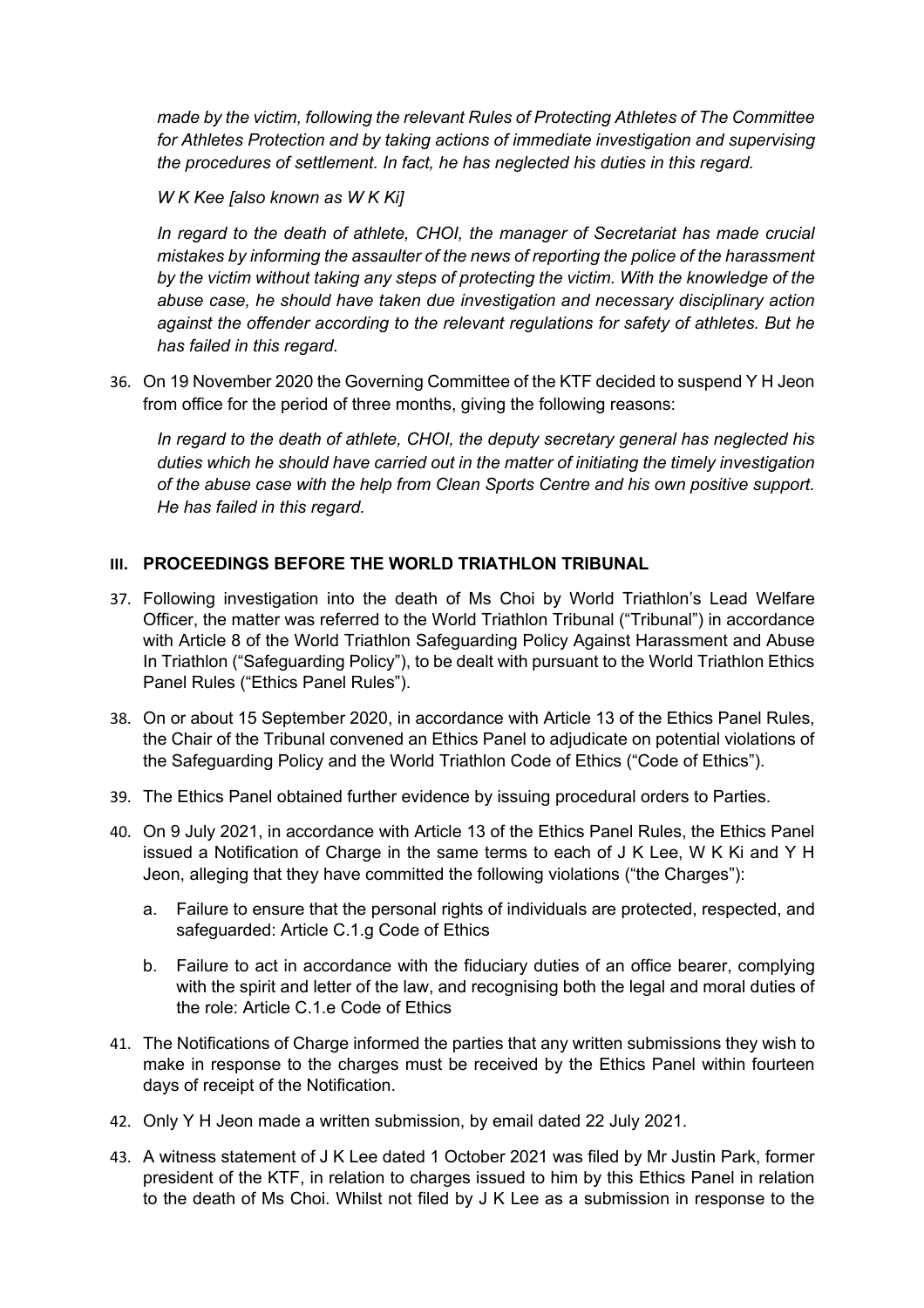charges against him, his witness statement has been taken into account in the deliberation of the charges against him.

- 44. By letters dated 17 September 2021 the Ethics Panel informed each of the Parties that it now proposed to deliberate on the Charges and reach a decision without a hearing, unless they request it.
- 45. In the absence of a request by any Party that a hearing be held, in accordance with Article 17 of the Ethics Panel Rules, the Chair of the Tribunal determined that the adjudication should proceed without a hearing.

# **IV. LEGAL ANALYSIS**

# **A. JURISDICTION**

- 46. The World Triathlon Tribunal has jurisdiction over this matter under:
	- Article 50.7 of the World Triathlon Constitution ("*Constitution*"), which provides that: *"A panel or a Single Judge is responsible to handle and decide on all cases brought before the Tribunal in accordance with the Constitution, Rules, Regulations and Codes. Ethical issues shall be handled and decided exclusively by an Ethical Panel, not by a Single Judge."*
	- Article 8 of the Safeguarding Policy, which provides that "*In the event of Harassment and Abuse, as defined in section 2 of this Policy, the Ethical Panel of the World Triathlon Tribunal will be the only relevant body in order to take sanctions to punish any kind of infraction of the World Triathlon Safeguarding Policy";*
	- Article I of the Code of Ethics, which provides that *"Any interested party shall bring any breach of this Code and its directions to the attention of the ITU Arbitration Tribunal, which will undertake an inquiry and may impose a sanction foreseen under the Procedures and rules of the Arbitration Tribunal";*
	- The World Triathlon Ethics Panel Rules ("Ethics Panel Rules"), which state that *"The Ethics panel as a part of the Tribunal is an independent judicial body formed to adjudicate upon violations of the Code of Ethics, to impose sanctions for violations of the Code of Ethics".*
- 47. Based on these provisions, the Ethics Panel has jurisdiction to adjudicate upon the Charges and determine any sanctions.

# **B. APPLICABLE LAW**

- 48. Pursuant to Article 63 of the Constitution, *"The governing law of World Triathlon shall be Swiss law"*. Article 1 of the DR states that *"These rules set out the applicable procedure before the ITU, within the limitations of Swiss law".*
- 49. As set out in paragraph 46 above, the World Triathlon Ethics Panel has power to adjudicate upon and impose sanctions for violations of the Safeguarding Policy and the Code of Ethics.

# **C. SCOPE OF PANEL'S REVIEW**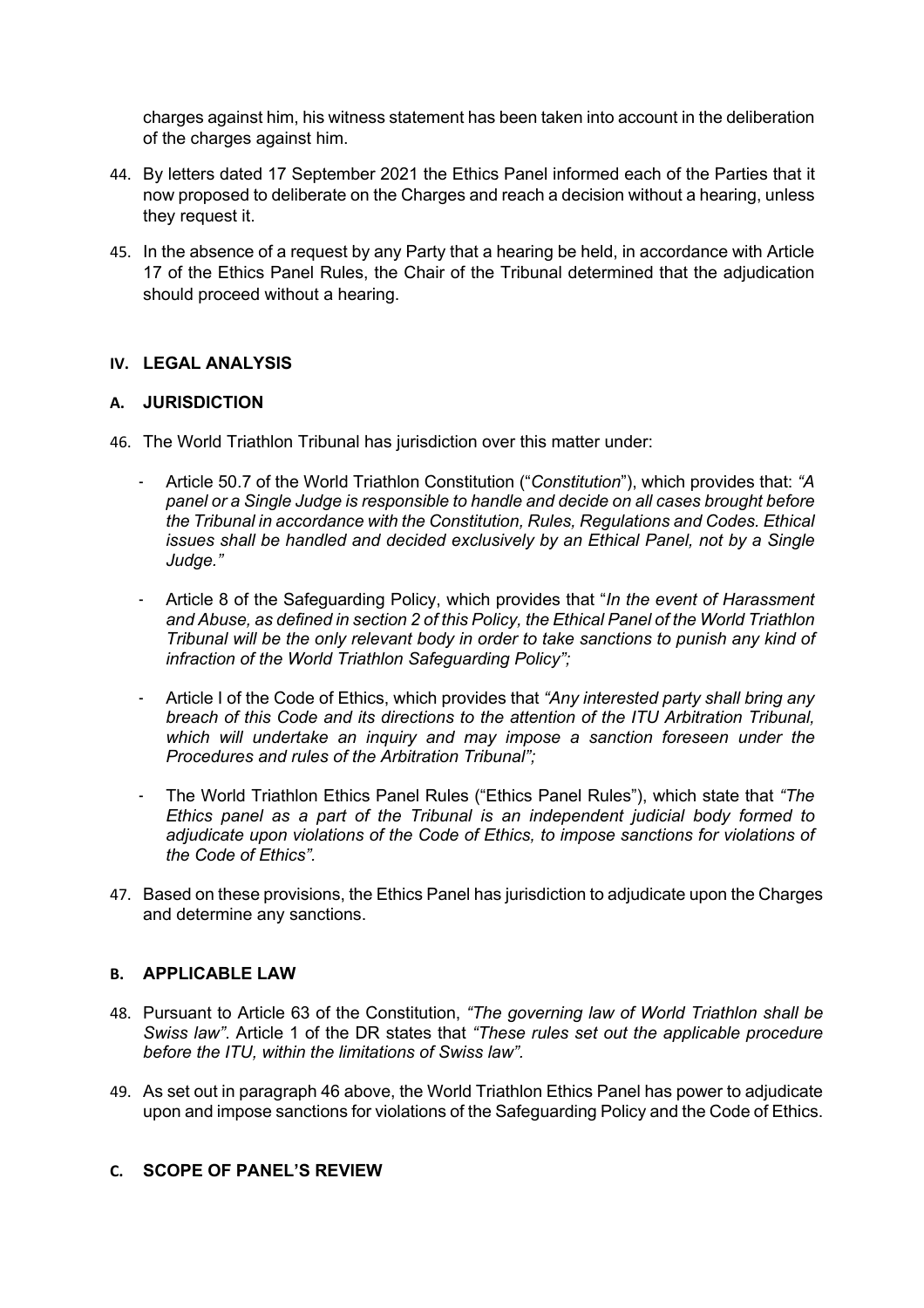- 50. Pursuant to Paragraph B of the Ethics Panel Rules, *The Chair of the Tribunal* [and therefore the appointed Panel] *shall have the following powers under the Code:*
	- *ii. to adjudicate whether violations of the Code have been committed, (other than violations of the Anti-Doping Rules);*
	- *iii. to determine for each proceeding:*
		- *a) its procedure is in accordance with the Procedural Rules; and*
		- *b) any other procedural matters that are not set out in the Procedural Rules, in accordance with the rules of natural justice;*
	- *vii. To impose sanctions for violation of the Code.*
- 51. Article 11 of the Ethics Panel Rules provides as follows:

#### *Types of evidence*

- *1. The Ethics Panel shall not be bound by rules governing the admissibility of evidence. Facts relating to a violation of the Code may be established by any means deemed by the "Panel" hearing the case to be reliable.*
- *2. Types of proof evidence shall include: the investigator's report and other form of evidence such as admissions, documents, oral evidence, video or audio evidence, evidence based on electronic media in any form and any such other form of proof as the Panel may deem to be reliable.*

#### *Inadmissible evidence*

*3. Evidence that obviously does not serve to establish relevant facts shall be rejected.*

#### *Evaluation evidence*

- *4. The Panel shall have the sole discretion regarding evaluation of the evidence.*
- *5. The Panel shall have the sole discretion to accept any facts established by a decision of a court or professional disciplinary tribunal of competent jurisdiction, which is not subject of a pending appeal, as irrefutable evidence against the parties to whom the decision pertained of those facts.*
- *6. The Panel may draw an inference adverse to a party if the party, after a reasonable request to attend a hearing, answer specific questions or otherwise provide evidence, refuses to do so.*

#### *Standard of Proof*

- *7. The standard of proof in all cases shall be determined on a sliding scale from, at minimum, a mere balance of probability (for the least serious violation) up to proof beyond a reasonable doubt (for the most serious violation). The Panel shall determine the applicable standard of proof in each case.*
- 52. Having regard to Article 11 of the Ethics Panel Rules, the Ethics Panel has full power to determine its procedure, determine the admissibility of evidence and evaluate the evidence.
- 53. Having regard to the seriousness of the alleged violations, in accordance with Article 11.7, the Ethics Panel determines that the applicable standard of proof shall be 'a comfortable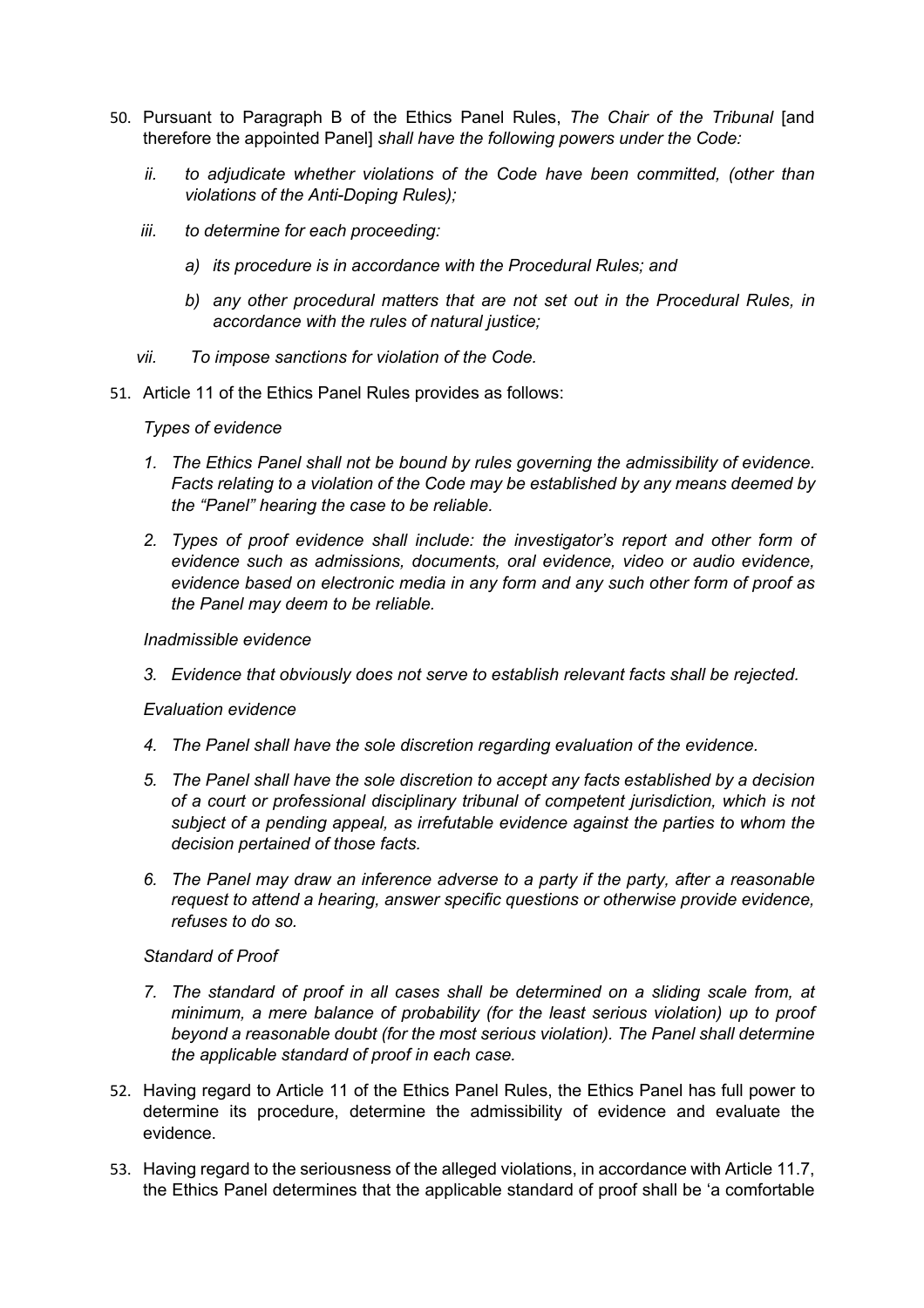satisfaction', being greater than a mere balance of probability but less than proof beyond reasonable doubt.

# **D. DISCUSSION**

54. The Notifications of Charge gave details of the alleged acts and omissions relied upon in support of the Charges as follows:

*When presented with reports and complaints of harassment and abuse of the triathlete Suk-Hyeon Choi in February and April 2020 you failed to protect and safeguard the rights of the triathlete, as detailed in the "Notification of Request to Censure" by the Ministry of Culture, Sports & Tourism of the Korean Government issued to the governing committee of the Korean Triathlon Federation on 7 September 2020, in which the following findings were made about you:*

- *i. negligence and grave violations of the regulations and ethical codes of the Korean Triathlon Federation; and*
- *ii. failure to act in accordance with the duties of office of the Korean Triathlon Federation,*

*such findings supported by further evidence from the Ethics Panel's investigations.*

- 55. On 12 February 2020, when J K Lee, W K Ki and Y H Jeon became aware of the allegations of the harassment and abuse of Ms Choi, they referred the matter to the KSOC Sports Human Rights Center, and relied upon the advice given to them that Gyeongju Sports Council, the organization that Ms Choi had been affiliated with, had authority to investigate the matter. It is noted that Y H Jeon was of the opinion that the KTF should undertake an investigation, but ultimately it was agreed to refer the matter to the KSOC Sports Human Rights Center.
- 56. Article 15 of the KTF Protection of the Athletes Committee Regulations provides as follows:

① *In case an athlete suffers violence, including physical assault/abuse and verbal abuse, or sexual violence at the hands of a coach or another athlete, the victim athlete or a person or organization that is aware of the situation may report the matter to the Rights Center established and operated by the KTF under their real name.*

② *With respect to any reports received pursuant to Paragraph* ①*, the competent committee shall immediately begin an investigation. However, an investigation may not be carried out if the report was filed anonymously or under a false name or the details of the report are acknowledged to be clearly false or groundless.*

③ *Even though no report has been filed, the competent committee has the authority to carry out an investigation on ex officio basis and take the necessary measures if it is deemed that there is substantial evidence to believe that the rights and interests of an athlete have been infringed (by violence or sexual violence) and that it is a serious case.*

⑦ *The Committee shall investigate the facts and take action within two (2) weeks from the date of receiving the report on infringement of rights and interests of an athlete through written investigation, summons for direct investigation, or local field investigation by the Committee.*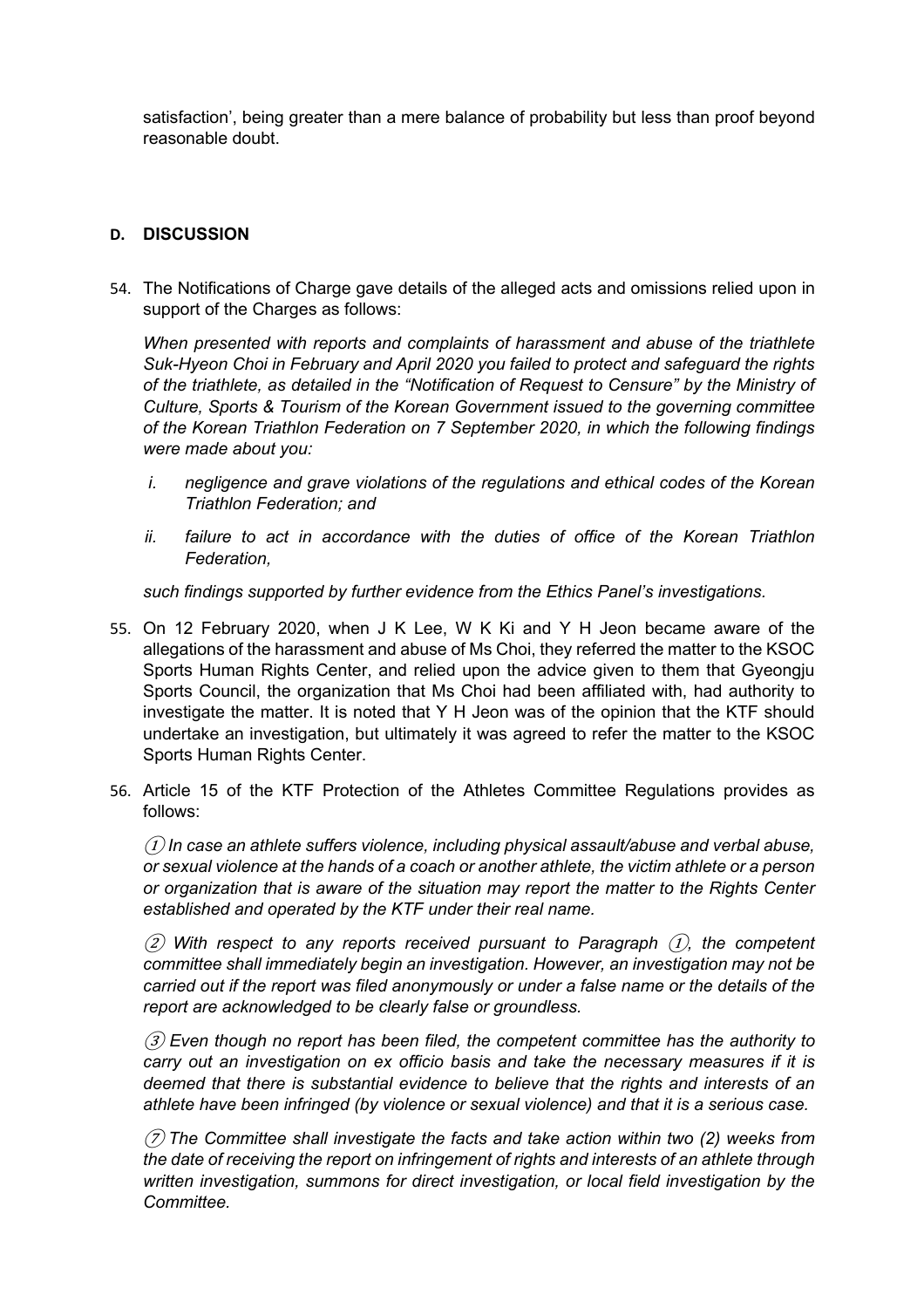- 57. In the circumstances that Ms Choi was a member of the KTF, article 15 of the KTF Protection of the Athletes Committee Regulations provides power for the KTF to undertake an investigation. Having regard to the seriousness of the allegations, in the Ethics Panel's view article 15 constitutes an obligation upon the KTF to immediately undertake its own investigation instead of referring the matter to another body, and the Ethics Panel is comfortably satisfied that the failure of J K Lee, W K Ki and Y H Jeon to follow this course constitutes a violation by them of both of the Charges.
- 58. Even if it were not the case that the KTF was obliged to immediately commence its own disciplinary investigation of Ms Choi's allegations pursuant to article 15 of the KTF Protection of Athletes Committee Regulations, the Ethics Panel is comfortably satisfied that the failure of J K Lee, W K Ki and Y H Jeon to immediately arrange to contact Ms Choi for the purpose of member protection and to ensure her wellbeing constitutes a violation by them of both of the Charges.
- 59. As noted in paragraph 18 above, on 8 April 2020 Ms Choi filed a complaint with the KSOC CSC. On 9 April 2020 the KSOC CSC provided a copy of the complaint to the KTF, and on the same day J K Lee, W K Ki and Y H Jeon agreed with the KSOC CSC that the complaint should be investigated, and the roles for the investigation should be divided between the KSOC CSC and the KTF in accordance with Article 13 of the KSOC Clean Sports Center Operational Regulations. This cooperative investigation also appears to be broadly consistent with article 16 of the KTF Protection of Athletes Committee Regulations.
- 60. As noted in paragraph 20 above, the KSOC CSC investigator was to direct the investigation and Y H Jeon of the KTF was to be responsible for obtaining all evidence, including taking statements from Ms Choi and Coach Kim. However Y H Jeon failed to diligently and immediately investigate, in violation of his obligation under article 13 of the KSOC Clean Sports Center Operational Regulations.
- 61. Considering that the KTF had become aware of the serious allegations of harassment an abuse of Ms Choi on 12 February 2020, now that the KTF was finally investigating the matter, the Ethics Panel is comfortably satisfied that Y H Jeon's failure to attempt to contact Ms Choi until 26 April 2020 constitutes a violation of the Charges.
- 62. As noted in paragraphs 22 to 25 above, between 26 April 2020 and 29 May 2020 the KTF received a copy of Ms Choi's report as filed with Gyeongju police, and all supporting evidentiary materials and affidavits. In the circumstances, by 29 May 2020 the KSOC CSC and the KTF had the materials they needed to promptly advance their investigation.
- 63. As noted in paragraph 27 above, with the KSOC CSC / KTF investigation's failure to reach a conclusion, on 22 June 2020 Ms Choi's lawyer filed a disciplinary petition on her behalf directly with the KTF, demanding that the KTF take disciplinary action against the alleged offenders, pursuant to Article 17 of the KTF Protection of Athletes Committee Regulations.
- 64. On 23 June 2020, notwithstanding the advice of the Chairman of the KTF Sports Fairness Committee that the KTF could now directly investigate pursuant to the KTF Sports Fairness Committee Regulations, (and in the Panel's view, also pursuant to articles 15 and 16 of the KTF Protection of Athletes Committee Regulations), J K Lee, W K Ki and Y H Jeon chose not to initiate independent investigation by the KTF but rather refer Ms Choi's petition of 22 June 2020 back to the KSOC CSC.
- 65. Having regard to the substantial evidence of Ms Choi's harassment and abuse now in the possession of the KTF, the unacceptable delays of the KSOC CSC / KTF investigation and the KTF's independent investigatory powers under the KTF Sports Fairness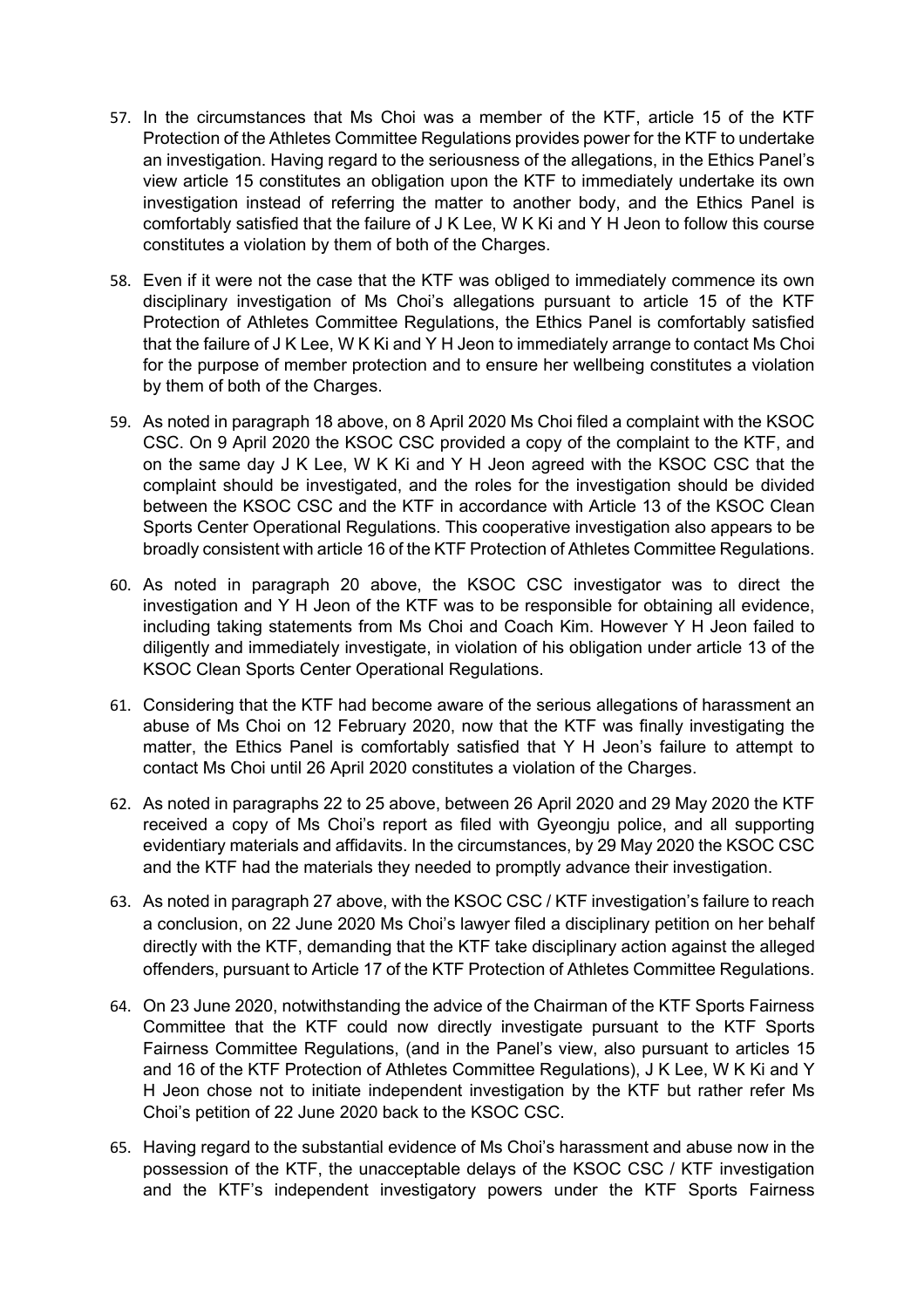Committee Regulations and Protection of Athletes Committee Regulations, the Ethics Panel is comfortably satisfied that the decision of J K Lee, W K Ki and Y H Jeon on 23 June 2020 not to commence an independent KTF investigation constitutes a violation of the Charges.

- 66. As noted in paragraphs 33 and 34 above, following Ms Choi's death on 26 June 2020:
	- a. J K Lee, W K Ki and Y H Jeon reported to the KSOC CSC that the KTF's first contact with Ms Choi was on 8 April 2020, when in fact she was not contacted until 22 April 2020, when the KTF made a request for evidence; and
	- b. prior to their interviews by the Sports Ministry investigation, on 10 July 2020 W K Ki, on the instruction of J K Lee, distributed notes to all KTF so that all answers given to the investigation by all staff, including on the conduct of the joint KSOC CSC / KTF investigation, would be uniform,

such conduct constituting a violation of the Charge under article C.1.e of the Code of Ethics.

67. Having regard to the evidence before the Panel and the foregoing discussions, the Panel unanimously finds that J K Lee, W K Ki and Y H Jeon have committed the violations of the Charges referred to in paragraphs 57, 58, 61, 65 and 66.

# **V. SANCTIONS**

68. The Panel's power to impose sanctions for violation of the World Triathlon Code of Ethics is provided under paragraph C of the World Triathlon Ethics Panel Rules as follows:

*(i) to caution or censure;* 

- *(ii) to issue fines;*
- *(iii) to suspend a person (with or without conditions) or expel the person from office;*

*(iv) to suspend or ban the person from taking part in any Triathlon-related activity, including Events and Competitions;* 

*(v) to remove any award or other honour bestowed on the person by the World Triathlon;* 

*(vi) to impose any sanctions as may be set out in specific Rules; and* 

*(vii) to impose any other sanction that it may deem to be appropriate, including community service within Triathlon and/or restitution;* 

*(viii) for any appeals under C16(v) above, to uphold, dismiss or refer back to the Member Federation or Continental Confederation for further consideration and to do so without procedural costs.* 

- 69. As noted in paragraphs 35 and 36 above, following receipt of the Sports Ministry Findings:
	- a. on 22 October 2020, the Governing Committee of the KTF decided to dismiss J K Lee and W K Ki from office; and
	- b. on 19 November 2020, the Governing Committee of the KTF decided to suspend Y H Jeon from office for the period of three months.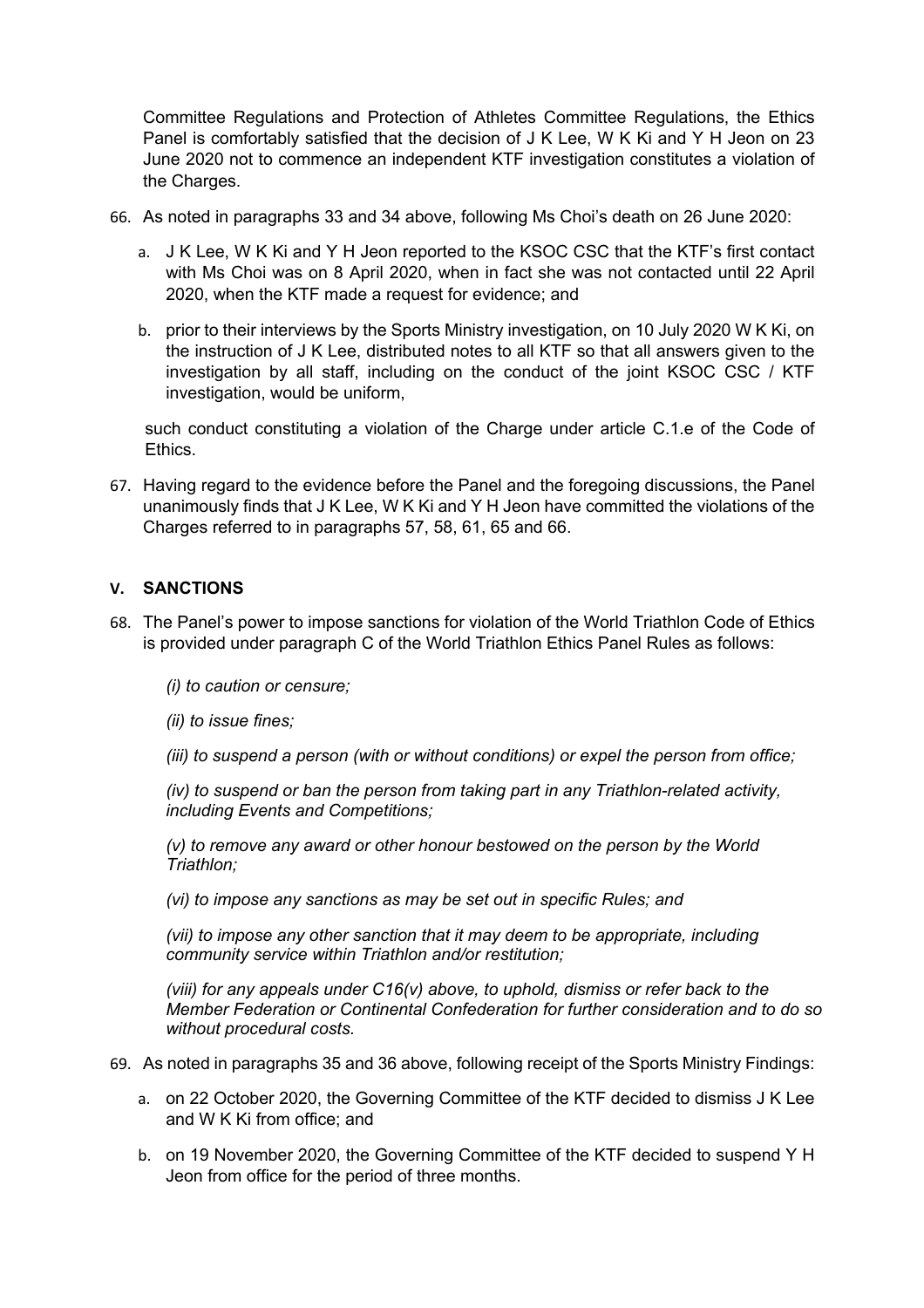- 70. The Notifications of Charge issued to each of J K Lee, W K Ki and Y H Jeon on 9 July 2021 provisionally suspended each of them for the period of ninety days from that date.
- 71. Considering the seriousness of their multiple violations, and their apparent failure to have regard for the protection and wellbeing of Ms Choi throughout the relevant period, the Panel considers that the sanctions imposed by the Governing Committee of the KTF and the provisional suspensions to be insufficient.
- 72. The evidence indicates that the decisions and inactions which constitute the violations of the Charges were most often collective, and in the circumstances the Panel considers that the sanctions to be imposed upon each of J K Lee, W K Ki and Y H Jeon should of equal proportion.
- 73. The Panel considers that the appropriate sanction for the violations of the Charges shall be suspension from any office and from taking part in any Triathlon-related activity within World Triathlon and its members for the period of two years.
- 74. In his submission in response to the Notification of Charges, Y H Jeon requested that the Panel takes into account the three-month suspension from holding office within the KTF that he has already served, which was imposed by the Governing Committee of the KTF on 19 November 2020. The Panel considers that this is appropriate, and will also take into account the ninety day provisional suspension imposed by the Panel with the Notification of Charges.
- 75. Therefore, the further sanction to be imposed upon Y H Jeon shall be suspension from any office and from taking part in any Triathlon-related activity within World Triathlon and its members for the period of 18 months from the date of this decision.
- 76. In relation to J K Lee and W K Ki, the Panel notes that they were dismissed from office within the KTF by the Governing Committee of the KTF on 22 October 2020. Whilst the Panel understands that they have not been re-appointed to office within the KTF, the Panel also notes that:
	- a. the dismissals did not prevent them from seeking re-appointment at any subsequent time; and
	- b. the dismissals did not prohibit them from holding office within any other member body of World Triathlon.
- 77. Indeed, until the imposition by the Panel of the provisional suspensions on 9 June 2020, W K Ki had intended to fulfill his appointment as International Technical Official for the Tokyo 2020 Paralympic Games, as nominated by Asia Triathlon, notwithstanding his dismissal from office within the KTF.
- 78. The Panel therefore considers that the appropriate further sanction for J K Lee and W K Ki should be in parity with that imposed upon Y H Jeon, being suspension from any office and from taking part in any Triathlon-related activity within World Triathlon and its members for the period of 18 months from the date of this decision.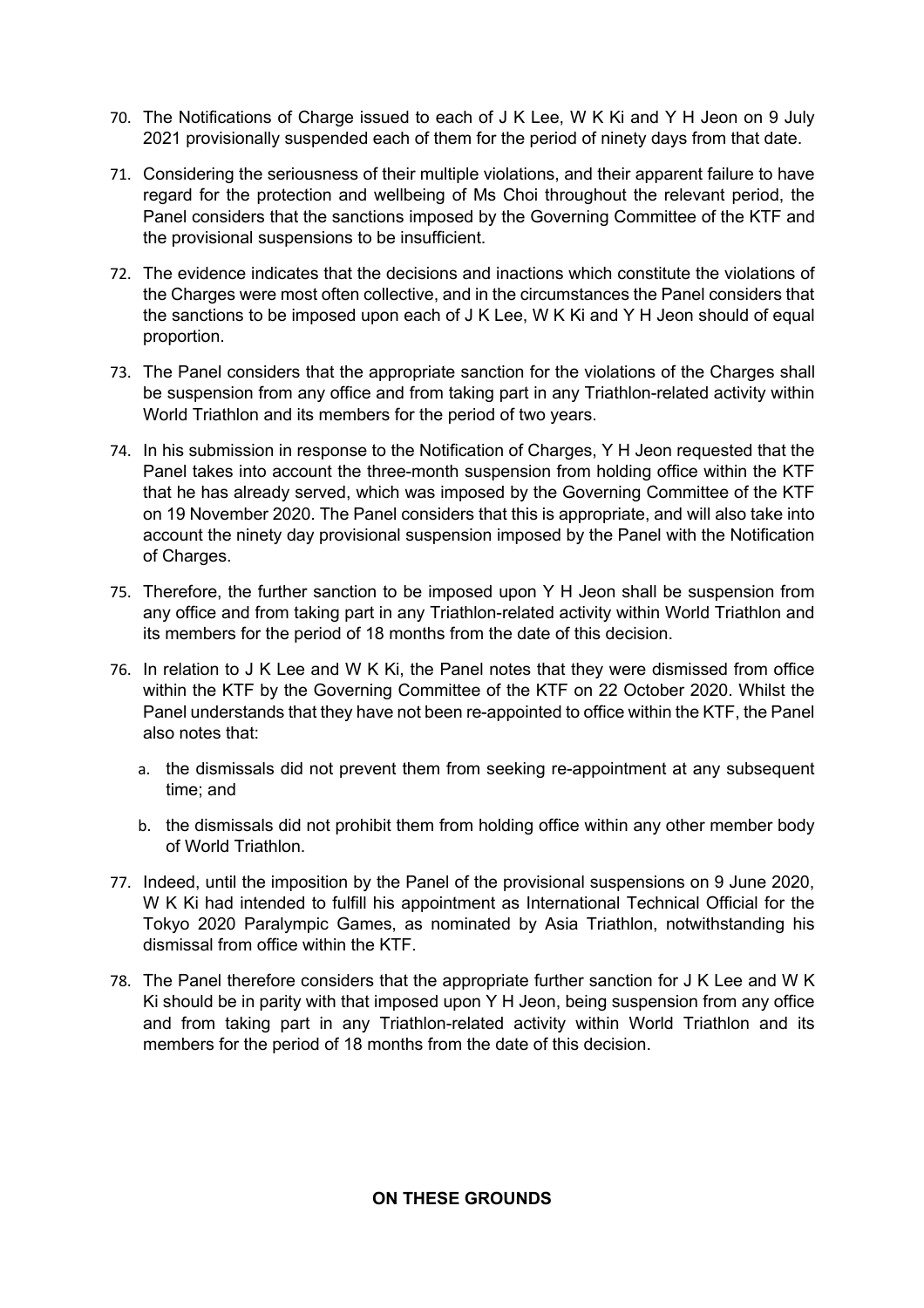The Panel of the World Triathlon Tribunal decides that:

- 1. J K Lee, W K Ki and Y H Jeon have committed violations of Articles C.1.g and C.1.e of the World Triathlon Code of Ethics.
- 2. J K Lee, W K Ki and Y H Jeon are suspended from any office and from taking part in any Triathlon-related activity within World Triathlon and its members for the period of eighteen months from the date of this decision.

# **COSTS**

The Panel decides not to impose procedural costs upon the Parties.

Lausanne, Switzerland, 7 February 2022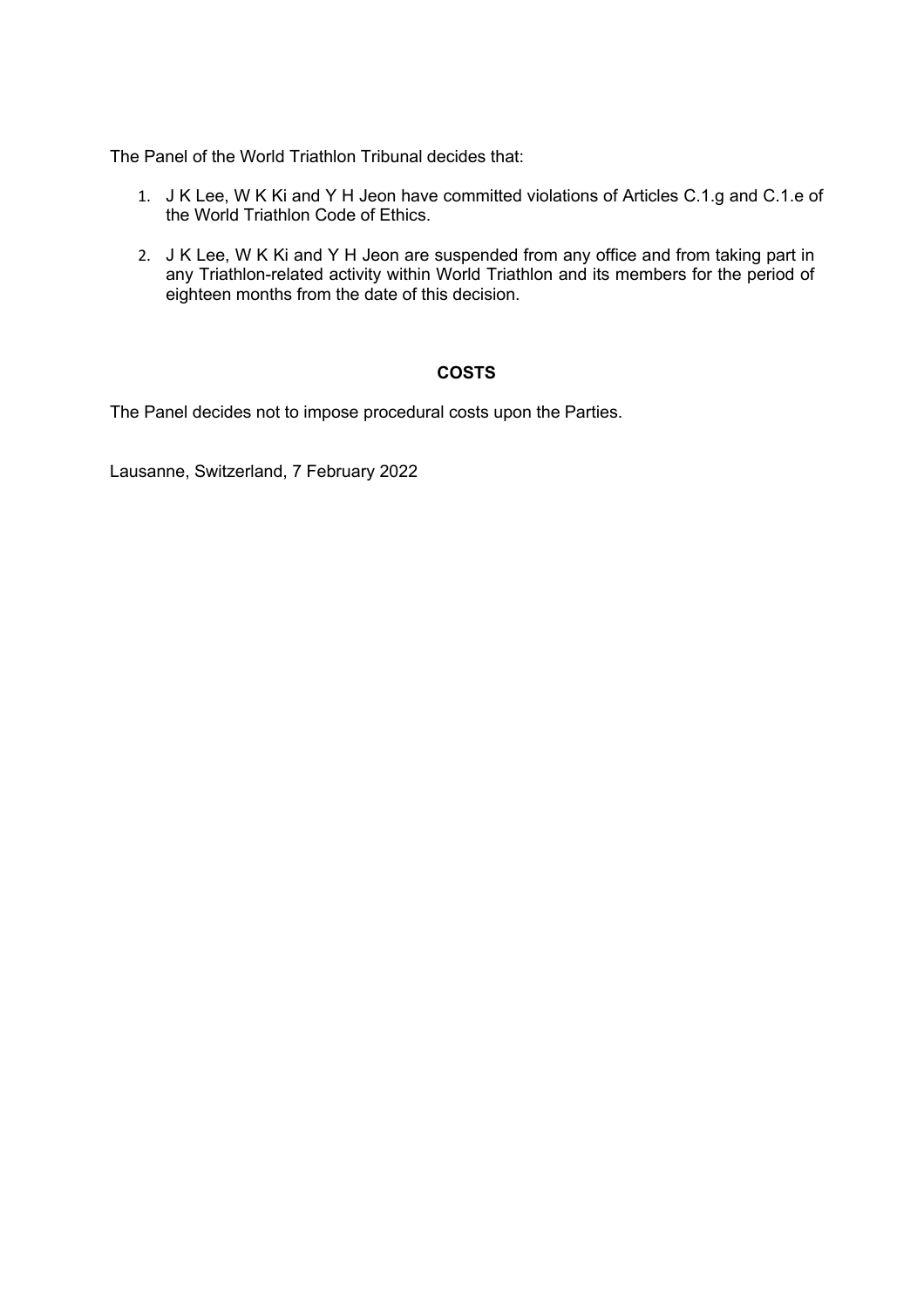# **WORLD TRIATHLON TRIBUNAL**

<mark>Barry Lipp</mark><br>[Barry Lipp \(Feb 9, 2022 13:31 GMT+11\)](https://eu2.documents.adobe.com/verifier?tx=CBJCHBCAABAAKpQY0_YsTc1-cCi3hpKDf3Ynkd7yQVfl)

Barry Lipp Chair of the Panel

 $GMT+1$ [Monique Houten](https://adobefreeuserschannel.eu2.documents.adobe.com/verifier?tx=CBJCHBCAABAAKpQY0_YsTc1-cCi3hpKDf3Ynkd7yQVfl)

Sarah Springman (Feb 8, 2022 09:01 GMT) [Sarah Springman](https://eu2.documents.adobe.com/verifier?tx=CBJCHBCAABAAKpQY0_YsTc1-cCi3hpKDf3Ynkd7yQVfl)

Monique Houten **Dame Sarah Springman DBE** Member of the Panel Member of the Panel

# Appeal to the Court of Arbitration for Sport

According to Article 52 of the Constitution as well as Article 45 of the ITU (World Triathlon) Disciplinary Rules, final decisions made by World Triathlon under the Constitution may be appealed exclusively to the CAS which will resolve the dispute definitively in accordance with the CAS Code of Sports–related Arbitration.

Any appeal must be filed with the CAS within twenty-one (21) days of the party's reception of the written, reasoned decision of World Triathlon in question.

Pending resolution of the appeal by the CAS, the decision being appealed shall remain in full force and effect unless the CAS orders otherwise.

# Publication

According to section 8 of the World Triathlon Safeguarding Policy 2019, the sportive sanctions taken by the Ethics Panel of the World Triathlon Tribunal will be published on World Triathlon's website as long as the sanctions are applicable.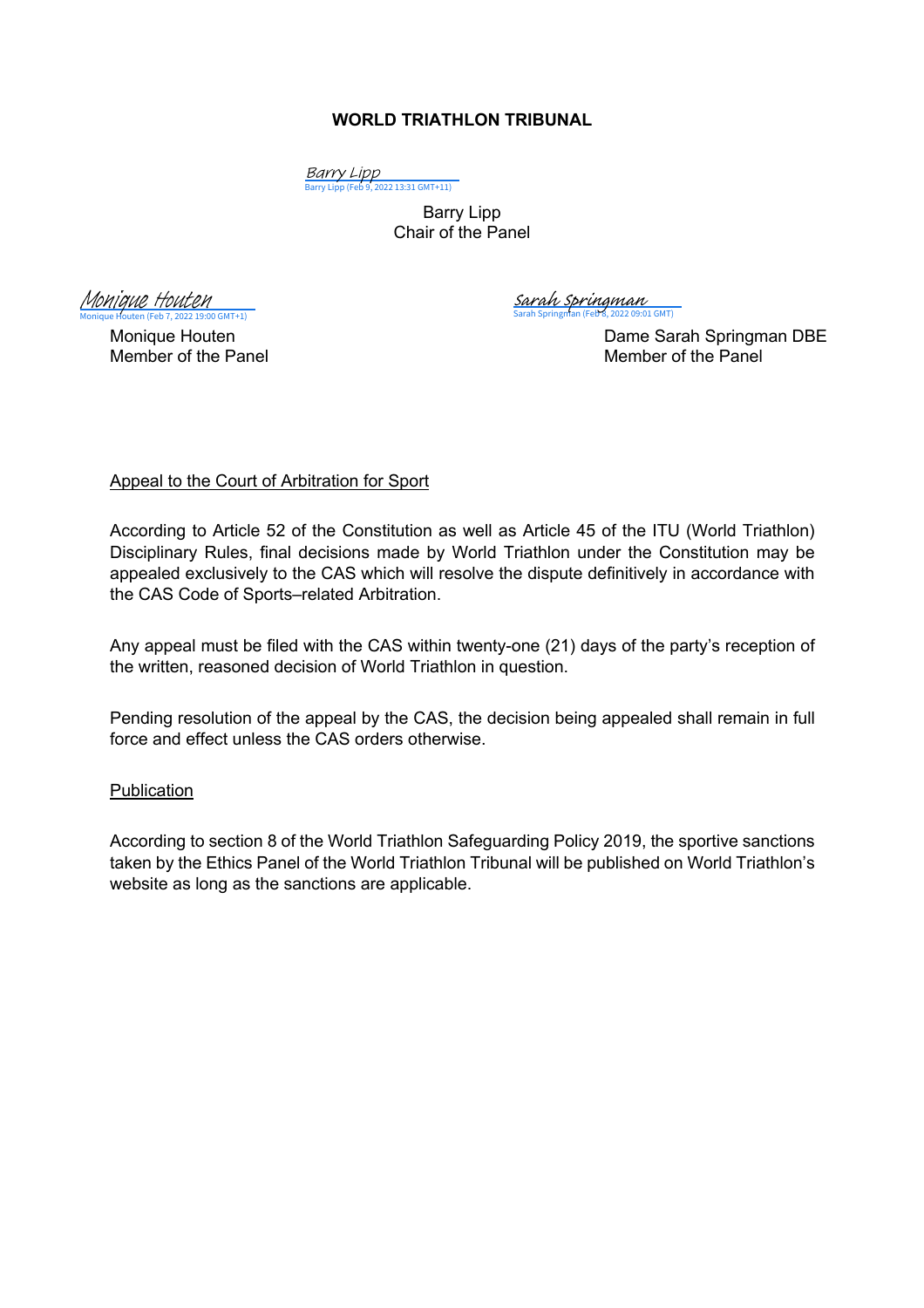# Tribunal-SafeSport-2021-01 Lee, Kee, Jeon final decision

Final Audit Report 2022-02-09

| Created:        | 2022-02-07                                   |
|-----------------|----------------------------------------------|
| By:             | Paola Turconi (paola.turconi@triathlon.org)  |
| Status:         | Signed                                       |
| Transaction ID: | CBJCHBCAABAAKpQY0_YsTc1-cCi3hpKDf3Ynkd7yQVfl |

# "Tribunal-SafeSport-2021-01 Lee, Kee, Jeon final decision" Hist ory

- **D** Document created by Paola Turconi (paola.turconi@triathlon.org) 2022-02-07 - 3:42:54 PM GMT
- Document emailed to Monique Houten (monique.houten@tribunal.triathlon.org) for signature 2022-02-07 - 3:43:51 PM GMT
- **B** Email viewed by Monique Houten (monique.houten@tribunal.triathlon.org) 2022-02-07 - 5:59:33 PM GMT
- $\mathcal{O}_0$  Document e-signed by Monique Houten (monique.houten@tribunal.triathlon.org) Signature Date: 2022-02-07 - 6:00:50 PM GMT - Time Source: server
- Document emailed to Sarah Springman (sarah.springman@igt.baug.ethz.ch) for signature 2022-02-07 - 6:00:52 PM GMT
- **Email viewed by Sarah Springman (sarah.springman@igt.baug.ethz.ch)** 2022-02-08 - 9:00:53 AM GMT
- $\mathscr{O}_\bullet$  Document e-signed by Sarah Springman (sarah.springman@igt.baug.ethz.ch) Signature Date: 2022-02-08 - 9:01:21 AM GMT - Time Source: server
- Document emailed to Barry Lipp (barry.lipp@tribunal.triathlon.org) for signature 2022-02-08 - 9:01:23 AM GMT
- **Email viewed by Barry Lipp (barry.lipp@tribunal.triathlon.org)** 2022-02-09 - 2:31:05 AM GMT
- Co Document e-signed by Barry Lipp (barry.lipp@tribunal.triathlon.org) Signature Date: 2022-02-09 - 2:31:30 AM GMT - Time Source: server

# **Adobe Sign**